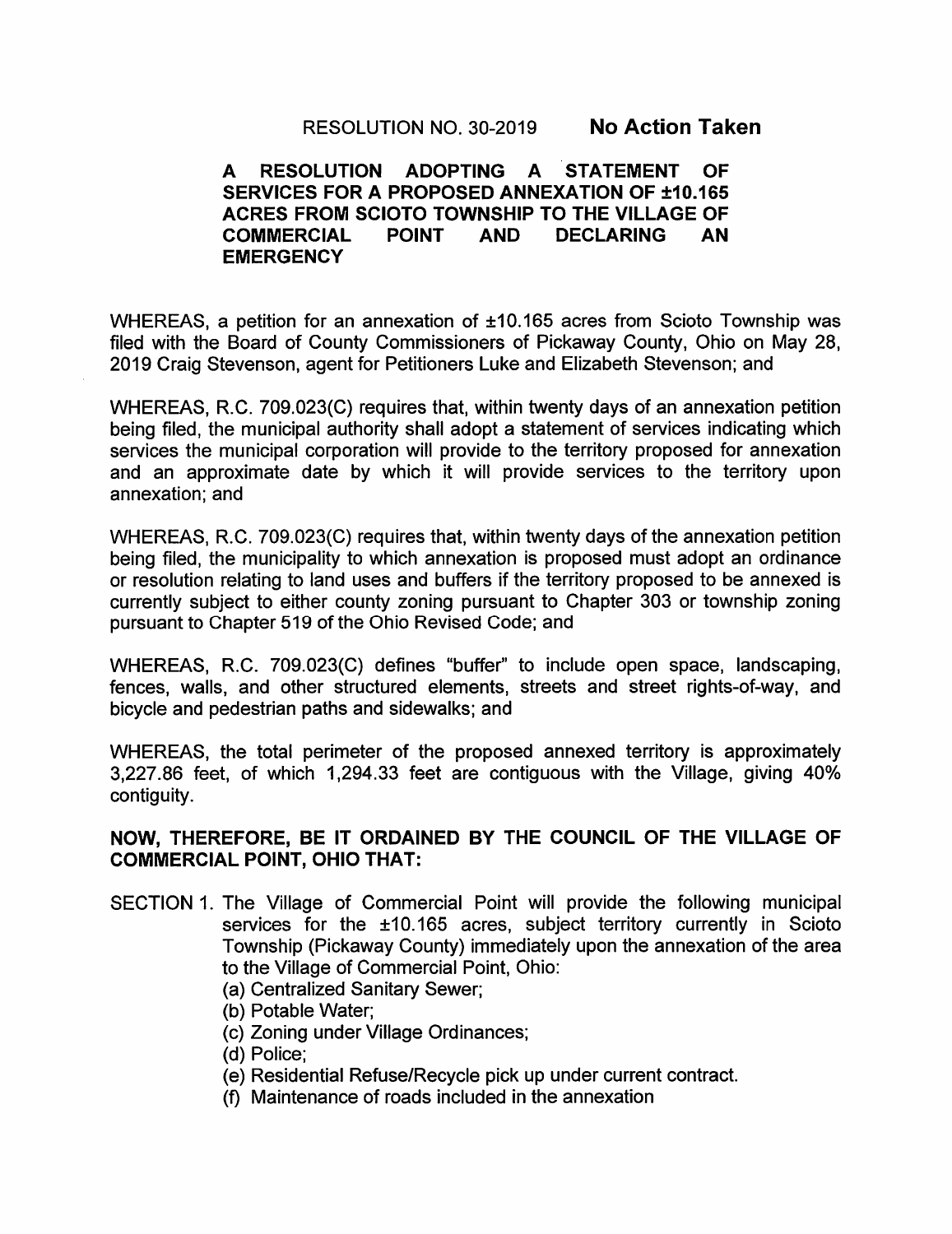- SECTION 2. Should the territory (a) be annexed and (b) subsequently become subject to zoning pursuant to the Village, and (c) the municipal zoning permits uses in the annexed territory that the Village Council determines are clearly incompatible with the uses permitted under current county or township zoning in the adjacent land remaining in the township from which the territory was annexed, the Village Council will require, in the zoning ordinance permitting the incompatible uses, the owner of the annexed territory to provide a buffer separating the use of the annexed territory and the adjacent land remaining within the township should land adjacent to the territory be determined to be unincorporated territory.
- SECTION 3: It is hereby found and determined that all formal actions of this Council concerning and relating to the passage of this Resolution were adopted in an open meeting of Council and that all deliberations of the Council and any of the decision making bodies of the Village of Commercial Point which resulted in such formal actions were in meetings open to the public in compliance with all legal requirements of the State of Ohio.
- SECTION 4: All prior legislation, or any parts thereof, which is/are inconsistent with this Resolution is/are hereby repealed as to the inconsistent parts thereof.
- SECTION 5: Council declares this to be an emergency measure immediately necessary for the preservation of the public peace, health, and safety of this municipality and the further reason that this services resolution must be filed with the Board of County Commissioners no later than June 18, 2019. Wherefore, provided this Resolution receives the required affirmative votes of Council, this Resolution shall take effect and be in force immediately upon passage by Council and approval by the Mayor.

| Motion by: <u>with a series of the series of the series of the series of the series of the series of the series of the series of the series of the series of the series of the series of the series of the series of the series </u> | $2nd$ :                                    |                                |
|--------------------------------------------------------------------------------------------------------------------------------------------------------------------------------------------------------------------------------------|--------------------------------------------|--------------------------------|
| Roll Call:<br><b>Ben Townsend</b><br>Laura Wolfe                                                                                                                                                                                     | <b>Aaron Grassel</b><br><b>Bruce Moore</b> | Scott O'Neil<br>Jason Thompson |
| Vote on Passage of the                                                                                                                                                                                                               | <b>Resolution:</b>                         |                                |
| Motion by:______________________                                                                                                                                                                                                     | $2nd$ :                                    |                                |
| Roll Call:<br><b>Ben Townsend</b><br>Laura Wolfe                                                                                                                                                                                     | <b>Aaron Grassel</b><br><b>Bruce Moore</b> | Scott O'Neil<br>Jason Thompson |

Vote on Suspension of the Three Readings: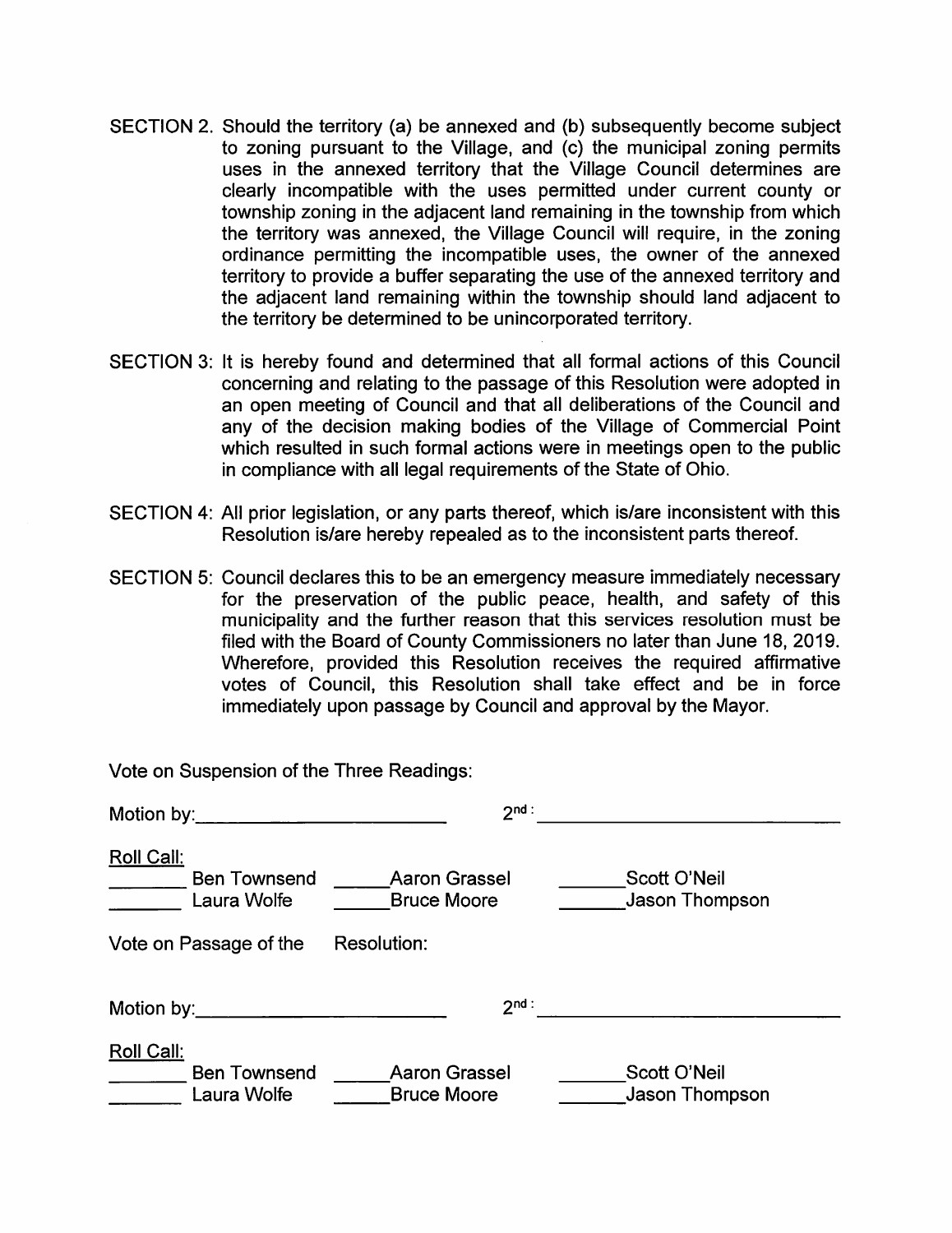Adopted this 17th day of June, 2019

Gary Joiner, Mayor

Wendy L. Hastings, Fiscal Officer

Approved as to Form:

Frost Brown Todd, LLC, Village Solicitor

 $\mathcal{L}^{\pm}$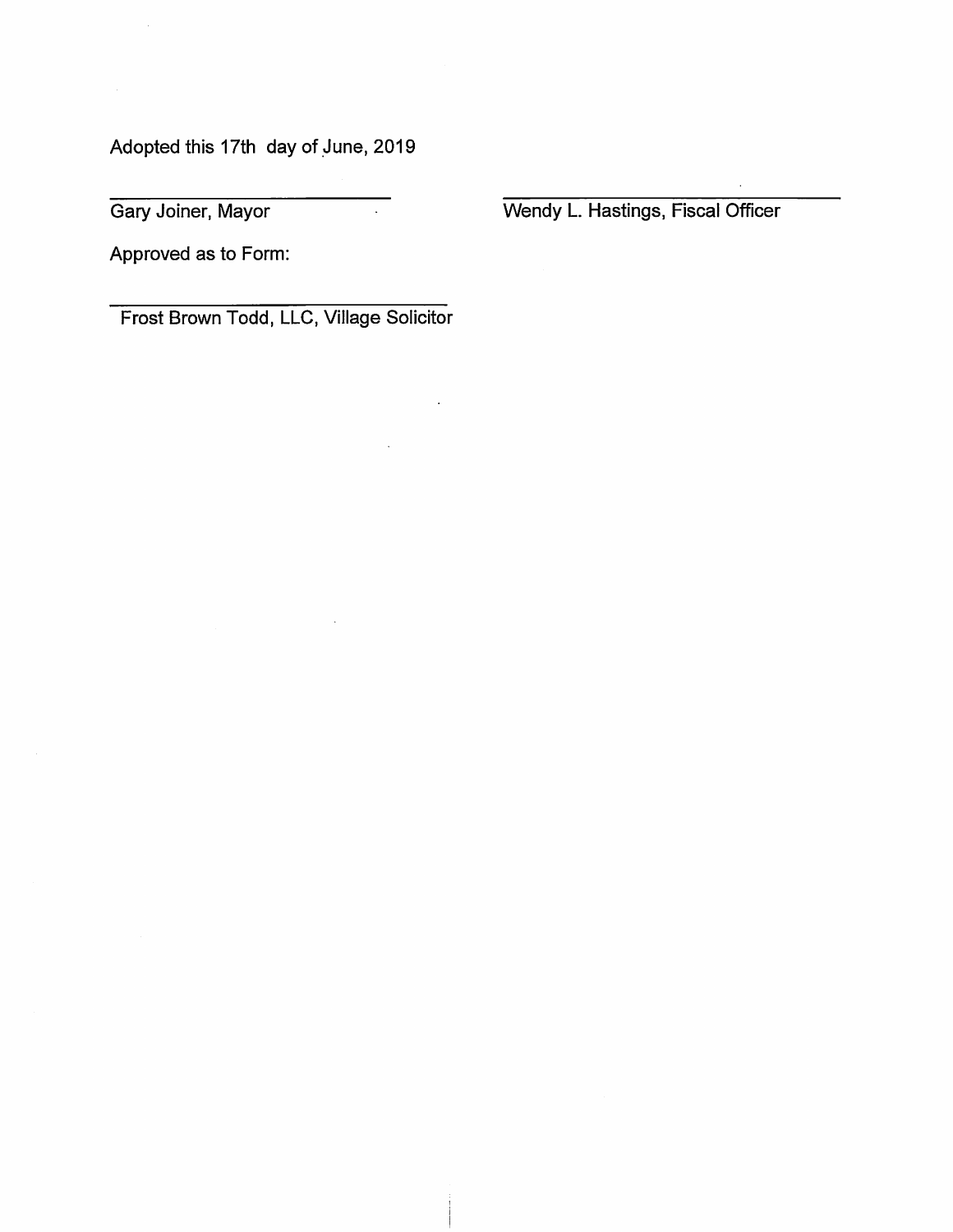## EXPEDITED TYPE II PETITION FOR ANNEXATION (SECTION 709.023) TO THE VILLAGE OF COMMERCIAL POINT OF 10.165 ACRES, MORE OR LESS, **FROM SCIOTO TOWNSHIP**

# TO THE BOARD OF COUNTY COMMISSIONERS OF PICKAWAY COUNTY, OHIO

The undersigned, petitioners in the premises, and being THE SOLE OWNER OF REAL ESTATE in the territory described, consisting of 10.165 acres, more or less, with a total length of the annexation perimeter of 3227.86 feet, more or less, in the Township of Scioto, which are is contiguous along 1294.33 feet to the Village of Commercial Point, do hereby pray that said territory be annexed to the Village of Commercial Point, according to the statutes of the State of Ohio and that no island of unincorporated area will be created by the annexation.

A full and accurate description and a plat of said territory so prayed to be annexed are attached hereto as Exhibit "A" and "B" and made part hereof.

In support of said Petition, the petitioners state that there are within the territory so prayed to be annexed ONE (1) PARCEL/OWNER OF REAL ESTATE.

Craig Stevenson, who address is 2869 North Court St., Circleville, Ohio 43113 is hereby appointed agent for the undersigned Petitioners, as required by section 709.02 of the Revised Code of Ohio. Said agent is hereby authorized to make any amendment and/or deletion which in his/her absolute and complete discretion is necessary or proper under the circumstances then existing, and in particular to make such amendment in order to correct any discrepancy or mistake noted by the Pickaway County Engineer in his examination of an amended plat and description to the Board of Commissioners on, before, or after the date set for hearing on this Petition.

"WHOEVER SIGNES THIS PETITION EXPRESSLY WAIVES THEIR RIGHT TO APPEAL IN LAW OR EQUITY FROM THE BOARD OF COUNTY COMMISSIONERS' ENTRY OF ANY RESOLUTION PERTAINING TO THIS SPECIAL ANNEXTAION PROCEDURE, ALTHOUGH A WRIT OF MANDAMUS MAY BE SOUGHT TO COMPEL THE BOARD TO PEREFORM ITS DUTIES REQUIRED BY LAW FOR THIS **SPECIAL ANNEXATION PROCEDURE."**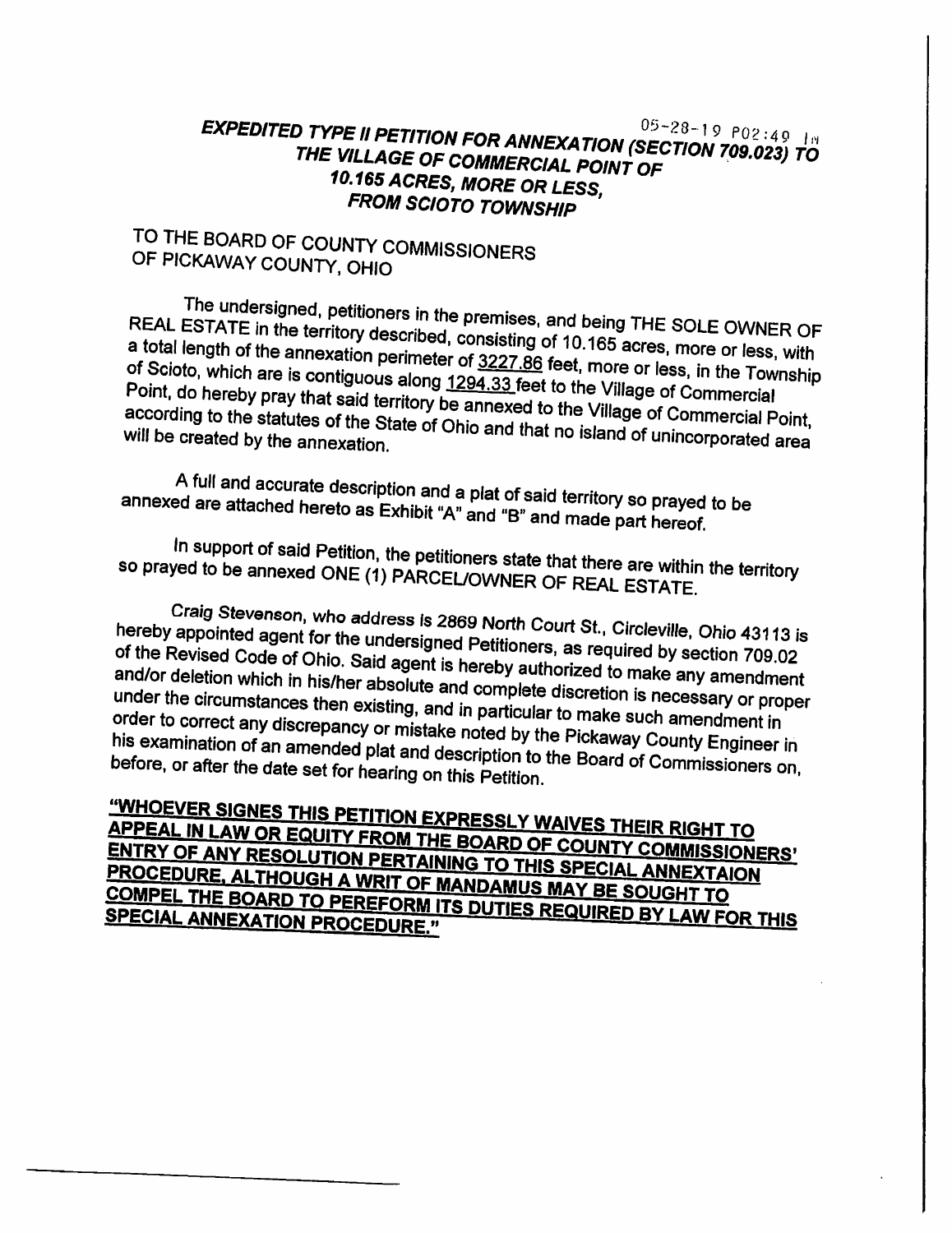## **Name**

### **Address**

Date

Luke and Elizabeth Stevenson

9505 St. Rt. 104 Lockbourne, OH 43137

May 23, 2019

Luke Stevenson

X ', l

Elizabeth Stevenson

 $\ddot{\phantom{a}}$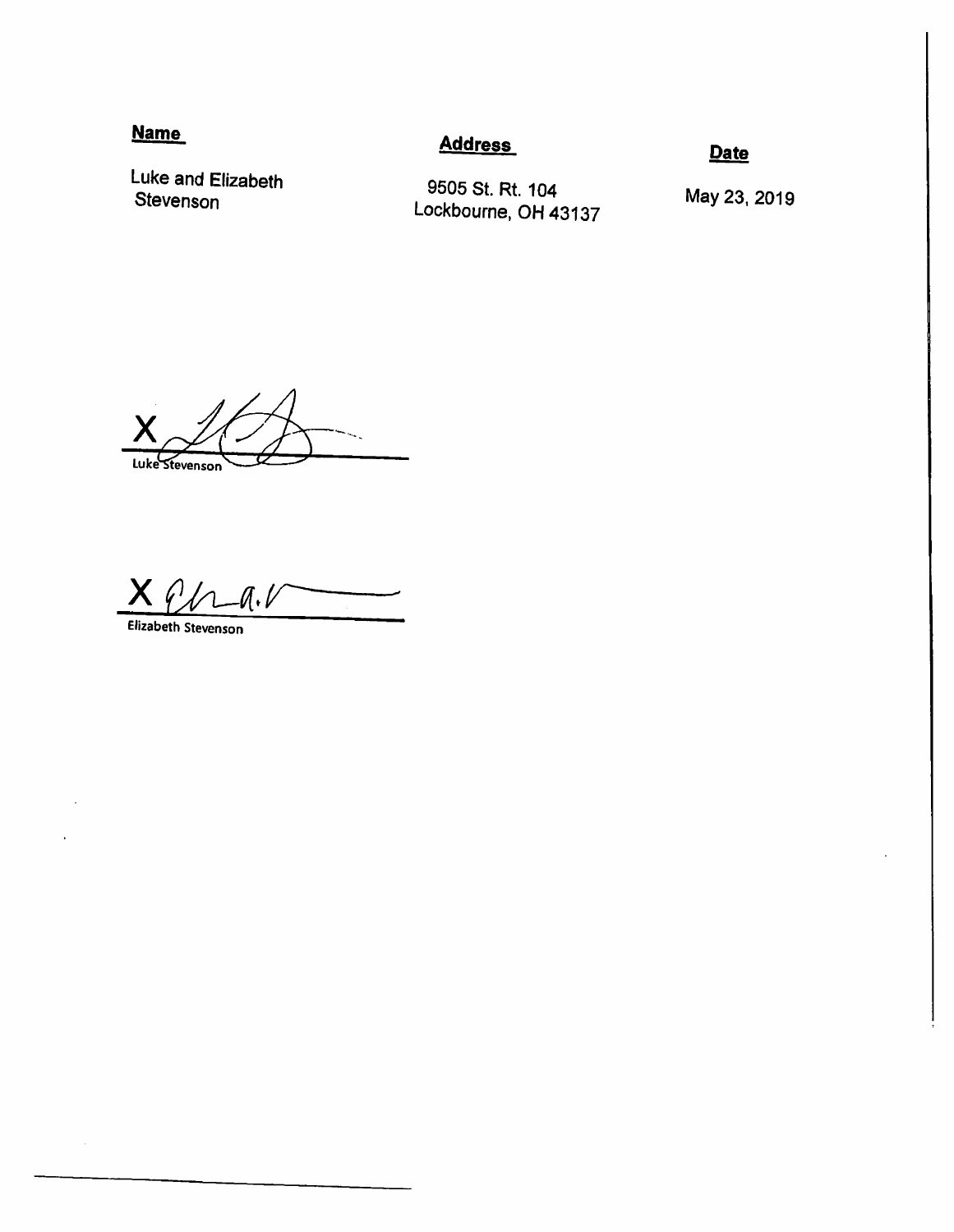Exhabit A

For Annexation Purpose Only **SURVEY PLAT and LEGAL DESCRIPTION** MATHEMATICALLY APPROVED PICKAWAY COUNTY ENGINEER  $_{\text{DATE}}$  2-12-19

 $\ddot{\phantom{0}}$ 

**Legal Description Scioto Township, Pickaway County, Ohio** Virginia Military Survey No. 557 & 1189 Annexation of Lands to the Village of Commercial Point - 10.165 Acres

Situated in the Township of Scioto, County of Pickaway, and State of Ohio and in Virginia Military Survey number 557 and 1189 being more particularly bounded and described as follows:

Being all of a 10.165 acre tract described in Official Record 723, Page 1610, in the Pickaway County Recorder's Office;

Beginning for reference at a point at the south east corner of Southern Point Subdivision Section 1, Phase 1 in Piat Book 1 Page 196, also being in the north line of VMS 557;

Thence with the south line of said subdivision and the north line of VMS 557 S82°53'59"W 127.06 feet to a point at the north west corner of said 10.165 acre tract, being the TRUE POINT OF BEGINNING:

Thence with the east line of said 10.165 acre tract S08°40'14"E 714.39 feet to a point;

Thence continuing with the east line of said 10.165 acre tract, and with the north line of a 5.341 acre tract described in Official Record 723 page 1610 S77°26'47"W 55.63 feet to a point at the north west corner of said 5.341 acre tract;

Thence continuing with the east line of said 10.165 acre tract and with the west line of a 5.341 acre tract S08°41'31"E 399.90 to a point at the south west corner of said 5.341 acre tract and the south east corner of said 10.165 acre tract, also being in the north line of Willow Brook Acres Part No. 2 in Plat Book 4, Page 71;

Thence with the south line of said 10.165 acre tract, and the north line of Willow Brook Acres S58°50'08"W 235.88 feet to a point;

Thence continuing with the south line of said 10.165 acre tract and the north line of Willow Brook Acres S57°16'17"W 176.11 feet to a point at the south west corner of sald 10.165 acre tract, also being the south east comer of a 34.026 acre tract described in Official Record 756, Page 1868;

Thence with the west line of said 10.165 acre tract N05°00'30"W 1294.33 to a point at the north west corner of said 10.165 acre tract, also being in the north line of VMS 1189 and in the south line of Southern Point Section 1, Phase 1;

Thence with the north line of said 10.165 acre tract, the south line of said subdivision, partly with the north line of VMS 1189 and partly with the north line of VMS 557 N83°13'08"E 351.62 feet to the TRUE POINT OF BEGINNING;

Containing 10,165 Acres, more or less.

Bearings are based on the north ling of VMS 557 as described in Official Record 723, Page 1610, being N N83°13'08"E.

This description was prepared to the DE 11, and the location and position of the lands to be annexed. It is passed on the noted columnity ing the location and position of the lands to be annexed. It is passed on the noted

Ż. Craig E. Stevenson P.S. 8592 **Harral and Stevenson**